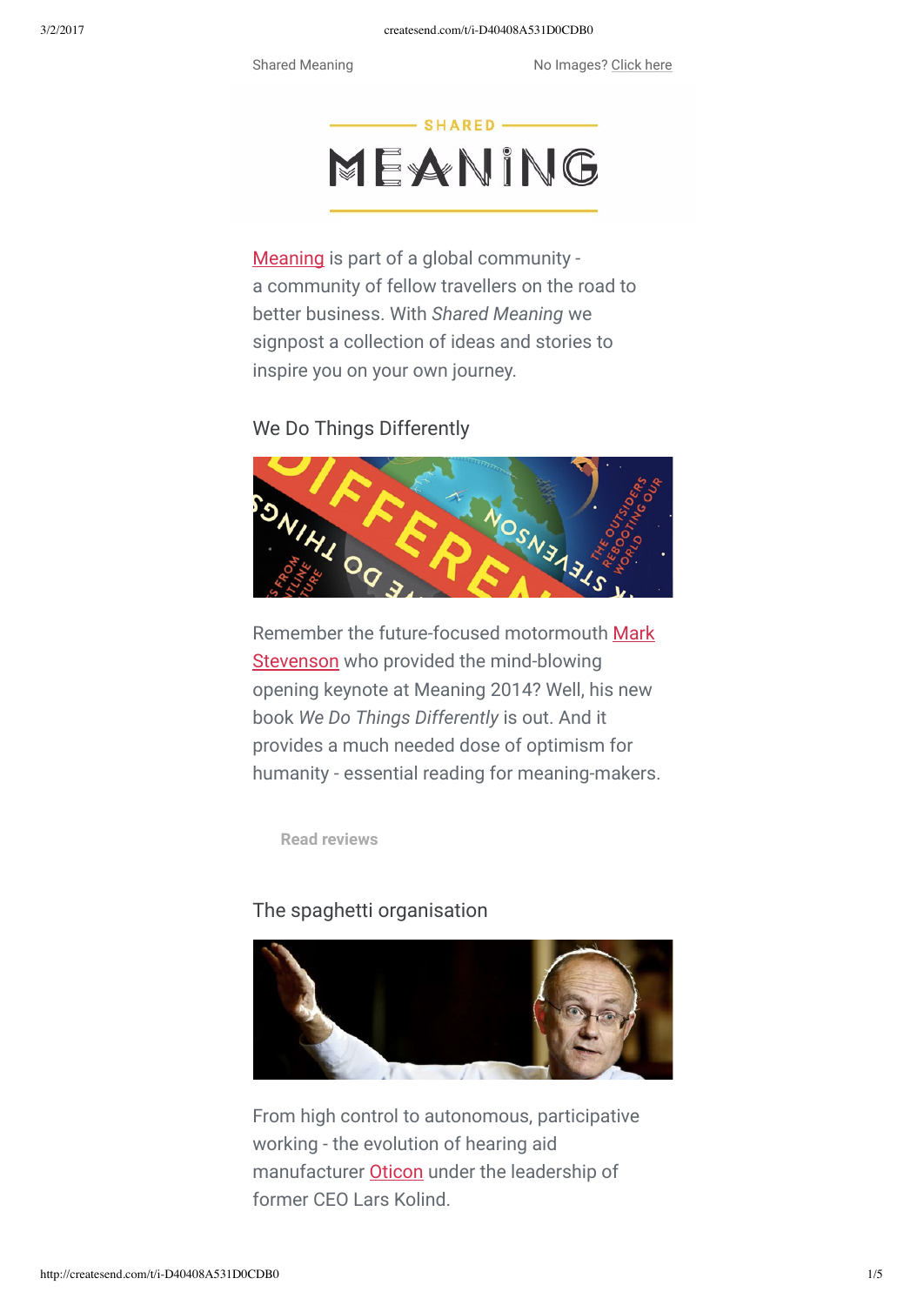**[8 minute read](http://ash.createsend1.com/t/i-l-ujjiol-l-h/)**

### Project Manifest



Microsoft launches Project Manifest - a global product tracking system using blockchain technology. Bad news for grey marketeers looking to dupe ethically-driven consumers.

**[4 minute read](http://ash.createsend1.com/t/i-l-ujjiol-l-u/)**

#### Running on air



From garden shed innovation to a trial with Sainsbury's - the [Dearman](http://ash.createsend1.com/t/i-l-ujjiol-l-b/) engine runs on thin air and is going to change the world. Not once, but twice.

And if you're in Brighton on 23 February you can hear all about it from Professor Toby Peters at University of Brighton's Green Growth Platform [conference. The early-bird ticket sale end today](http://ash.createsend1.com/t/i-l-ujjiol-l-n/).

**[3 minute read](http://ash.createsend1.com/t/i-l-ujjiol-l-p/)**

Hacking the attention economy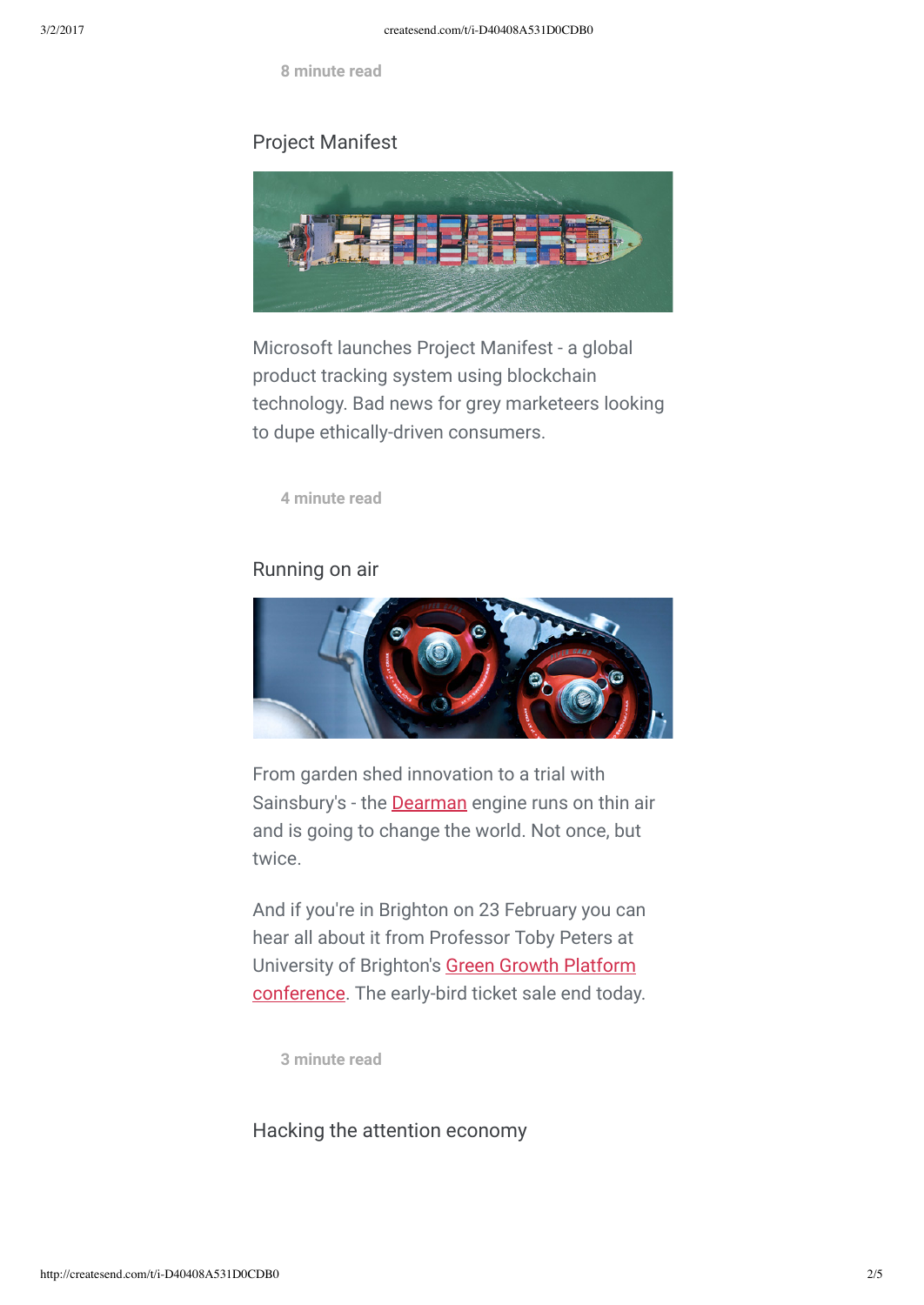

So just how did we end up at destination **#fakenews**? Here's a useful and thought provoking analysis/history of hacktivism and media manipulation.

**[9 minute read](http://ash.createsend1.com/t/i-l-ujjiol-l-c/)**

# Fab City: The global project that is developing a local future



Dramatically reducing urban carbon emissions is key to a cleaner future, and the **[Fab City](http://ash.createsend1.com/t/i-l-ujjiol-l-a/)** community have a bold plan to get there that has tech innovation and local production at its heart.

**[9 minute read](http://ash.createsend1.com/t/i-l-ujjiol-l-f/)**

## Turning plastic waste into affordable housing



Meet Carlos Daniel González, the Mexican social entrepreneur tackling his country's plastic waste issues and providing low cost housing solutions for a nation where 10% of the population live in extreme poverty.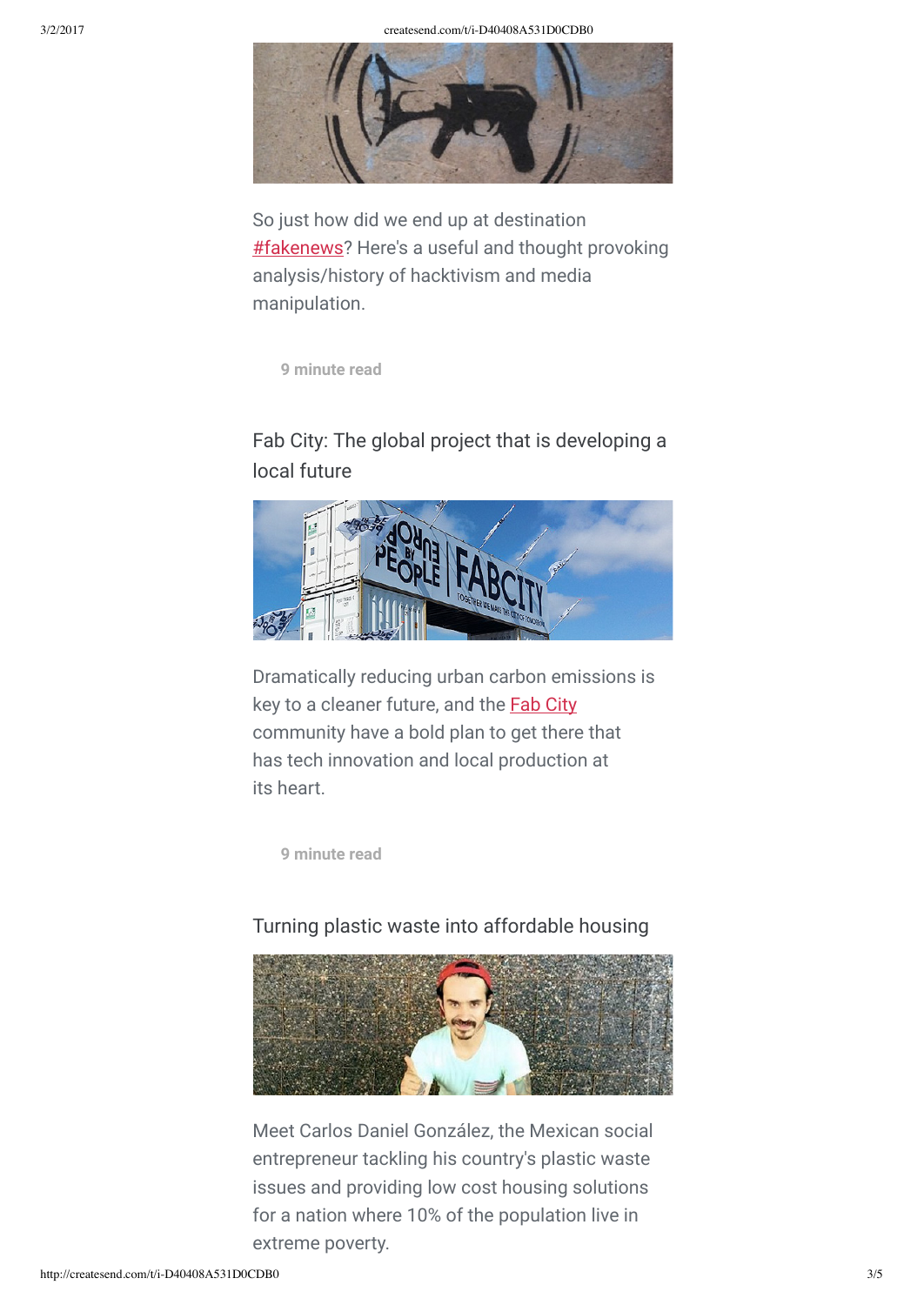**[5 minute read](http://ash.createsend1.com/t/i-l-ujjiol-l-v/)**

### The splinternet



In 2017, Nesta's Katja Bego predicts we'll see the end of the World Wide Web as we know it. Eek.

**[5 minute read](http://ash.createsend1.com/t/i-l-ujjiol-l-s/)**

# Creating profit through purpose - a conversation at Davos



Leaders from Tata, EY, Chobani and Proctor & Gamble debate how for-profit businesses can deliver on their responsibility to tackle socioeconomic inequality.

**[60 minute video](http://ash.createsend1.com/t/i-l-ujjiol-l-w/)**



The Meaning People 32 Church Road, Hove, BN3 2FN

You are receiving this mail because you are part of the Meaning community.

**[Like](http://ash.createsend1.com/t/i-fb-ujjiol-l-jh/)**

**[Tweet](http://ash.createsend1.com/t/i-tw-ujjiol-l-jk/)**

**[Share](http://ash.createsend1.com/t/i-li-ujjiol-l-ju/)**